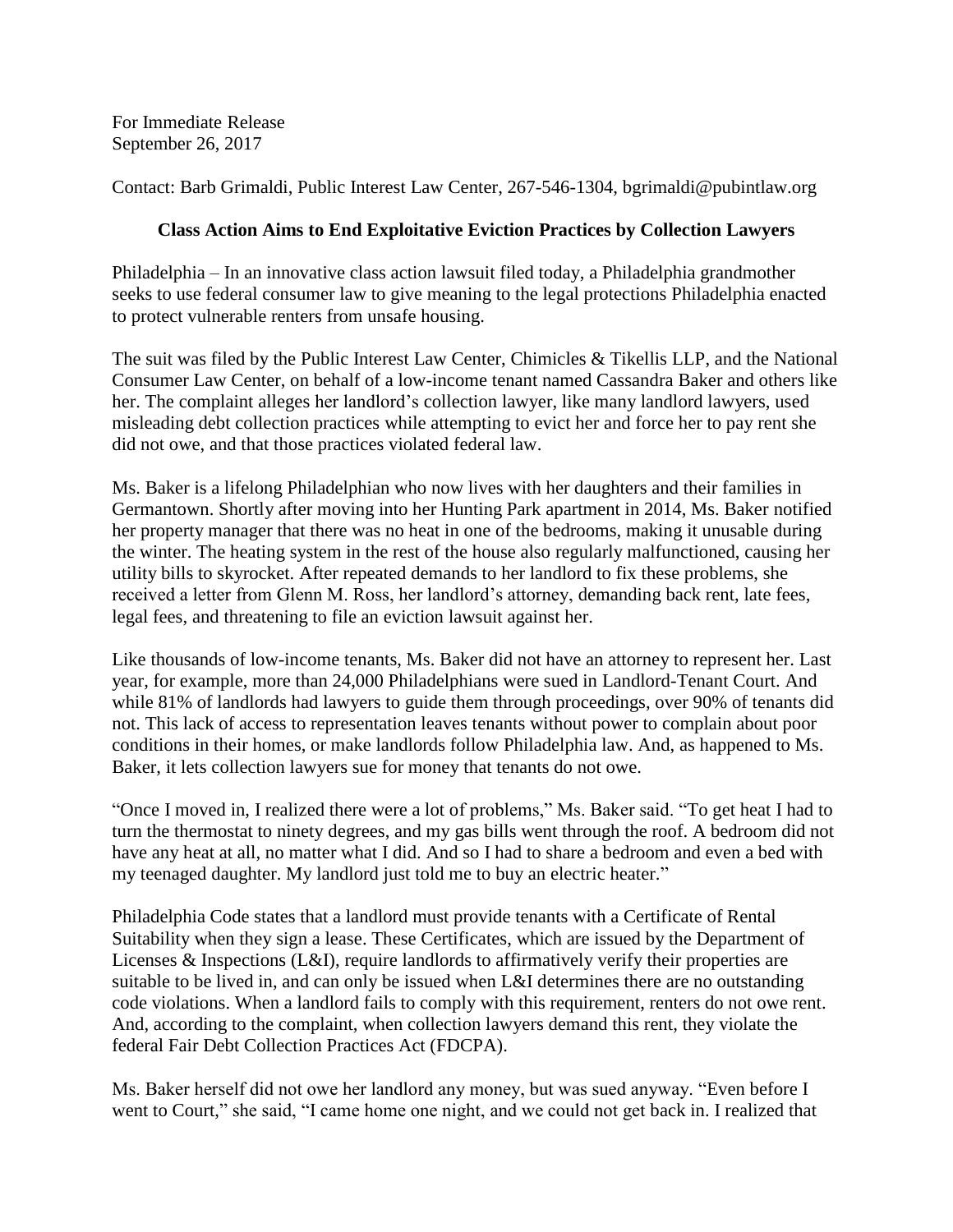the lock was changed. I could not believe it. All we had were the clothes we were wearing that day."

"Public records demonstrate there are thousands of rental properties where a Certificate of Rental Suitability has never been issued," said Dan Urevick-Ackelsberg, staff attorney with the Public Interest Law Center. "When a landlord fails to provide this Certificate, neither he nor his lawyer can demand rent from a tenant or evict her for not paying rent. Too often, however, the law is ignored. Unlawful evictions disrupt families, communities, and the health of Philadelphia's citizens. We're determined to stop them."

"This lawsuit will give meaning and teeth to the city's laws governing rental housing by ensuring landlords and their representatives follow the law before they collect rent or file for eviction," said Alison Gabe Gushue, attorney with Chimicles & Tikellis LLP.

"Consumers in general deserve to be protected from debt collectors who seek illegal charges or amounts that aren't owed," said Charles Delbaum, Senior Staff Attorney with the National Consumer Law Center. "This suit seeks to remedy these improper practices as they impact hundreds of low-income renters in Philadelphia."

This is the second suit in Philadelphia currently being pursued against a collection lawyer for his conduct in landlord tenant court. [The first suit,](https://www.pubintlaw.org/cases-and-projects/gerrell-martin-v-levy-law-fighting-for-renters-in-landlord-tenant-court/) an individual case, was filed by the Public Interest Law Center and Flitter Milz, P.C.

# # #

**The Public Interest Law Center** uses high-impact legal strategies to advance the civil, social, and economic rights of communities in the Philadelphia region facing discrimination, inequality, and poverty. We use litigation, community education, advocacy, and organizing to secure their access to fundamental resources and services in the areas of public education, housing, health care, employment, environmental justice and voting. For more information visit [www.pubintlaw.org](http://www.pubintlaw.org/) or follow on Twitter [@PubIntLawCtr.](https://twitter.com/pubintlawctr)

**Chimicles & Tikellis LLP** has significant experience in prosecuting complex federal and state class actions throughout the nation, and achieving substantial and groundbreaking results. Institutional investors, individuals and businesses have relied on C&T for over 30 years for litigating shareholder, real estate investment trust (REIT), consumer protection, automotive defect and antitrust class actions. Having recovered billions of dollars on behalf of clients and ensuring their rights are enforced, the C&T lawyers have earned reputations as skilled and aggressive litigators. Visit [chimicles.com/.](https://chimicles.com/)

Since 1969, the nonprofit **National Consumer Law Center® (NCLC®)** has used its expertise in consumer law and energy policy to work for consumer justice and economic security for lowincome and other disadvantaged people, including older adults, in the United States. NCLC's expertise includes policy analysis and advocacy; consumer law and energy publications; litigation; expert witness services, and training and advice for advocates. NCLC works with nonprofit and legal services organizations, private attorneys, policymakers, and federal and state